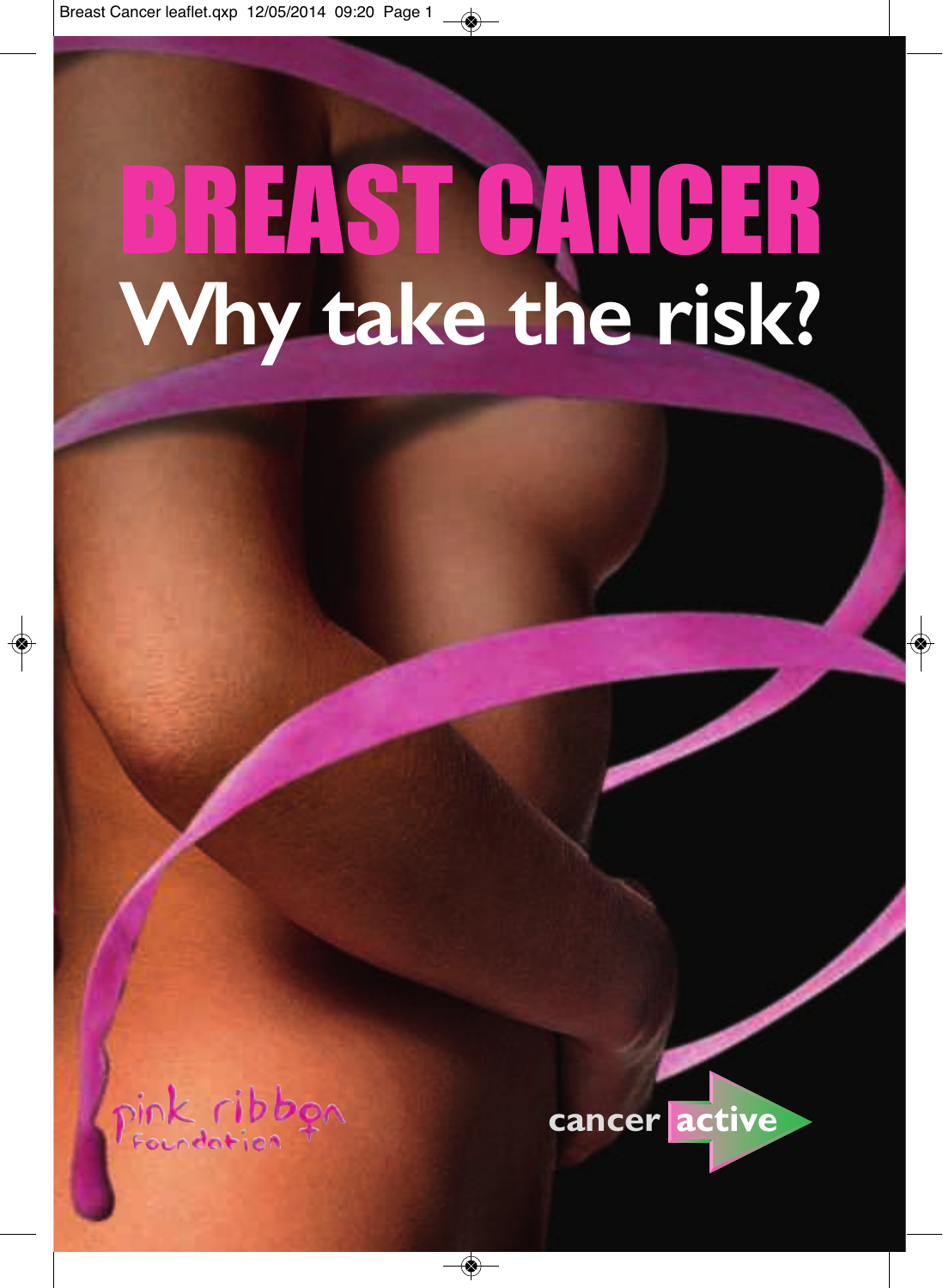### BREAST CANCER **Why take the risk?**

◈



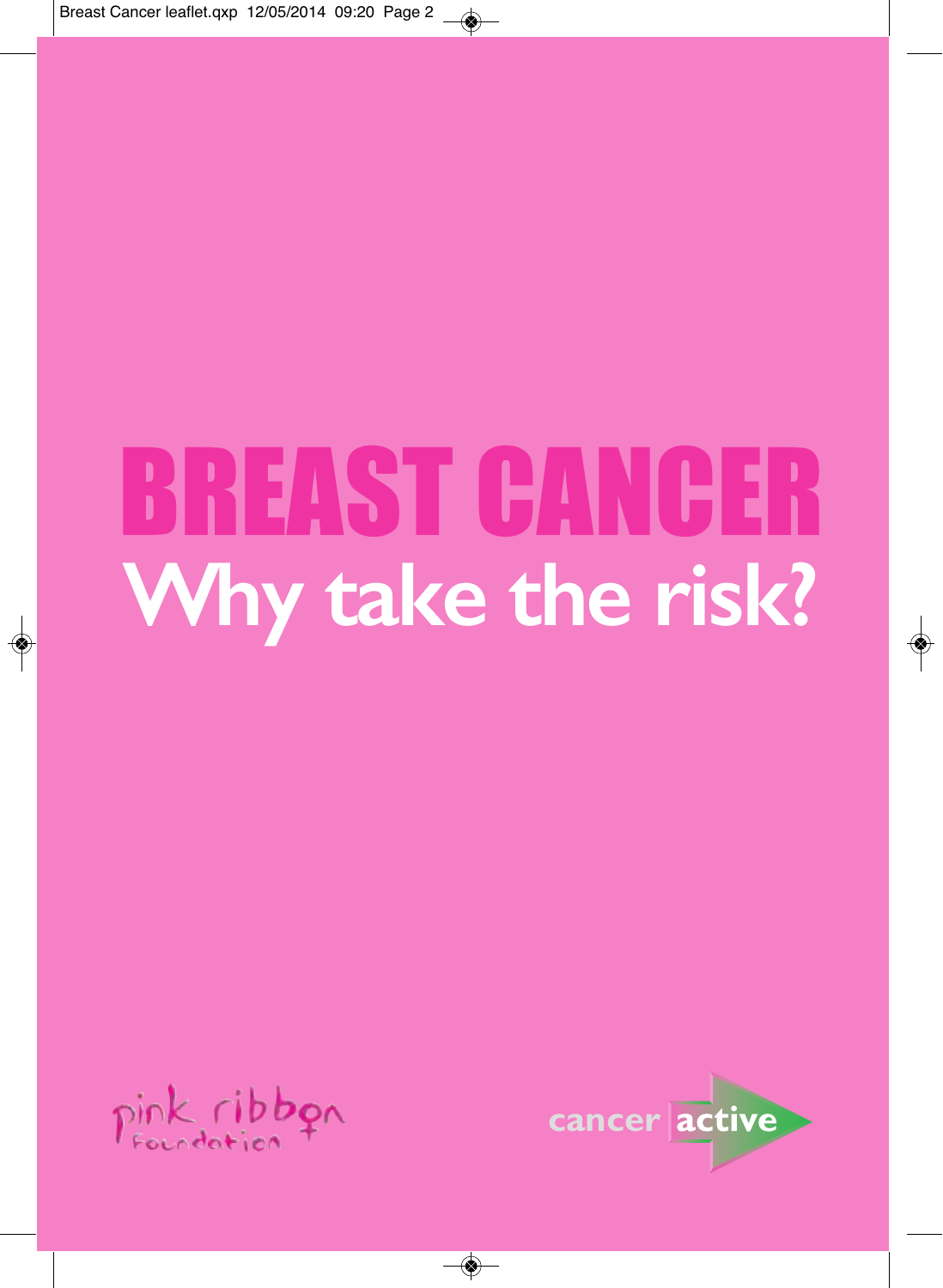The in three women and one in two<br>
men can currently expect to develop<br>
cancer in their lifetimes. And cancer<br>
is becoming an over vour certain disease men can currently expect to develop is becoming an ever younger disease.

In the last decade levels of breast cancer in the under 60 age group have grown markedly and now 40% of all breast cancers occur in women below the age of 60.

There is increasing evidence that lifestyle, diet and environmental issues during your formative, teen years are influential.Worse, the rate of cancer in the UK is predicted to double in the next twenty years. If that happens, at least 5 million people will then be living with cancer.

Cancer is not a disease that someone else is going to get.

Almost everyone can develop cancer.

You included!

### **What might cause you to develop cancer?**

The fact is that no single factor has been categorically proven, on its own, to cause cancer - not even smoking or asbestos.

Cancer is simply too complex a disease.

But what scientific research has shown is that there are a number of factors, which – on their own or in conjunction - can contribute to an increased or decreased risk of developing the disease.

No more, no less.

#### **We have to be Grown Up about this.**

The truth is that cancer doesn't just develop overnight. It builds up over time due to factors in your personal environment or due to your personal lifestyle.

Some of these factors may have a **direct effect** - causing cellular damage and resulting in your cells'misfiring'.

A strong body, with a strong immune system can usually take care of these developing 'rogue cells'.

However the problem is that a variety of factors may have an **indirect effect** on your body and cells:

**I** There are those that have been shown to weaken your immune system, allowing a rogue cell to win through and develop its mayhem.

**I** There are those factors that may stimulate the growth of rogue cells or even cancer tumours.

### **The World Health Organisation has stated that at least 70% of cancers are preventable.**

**And that 'Prevention' lies in your own hands.**

So where do you start? What do you really need to know about?

At CANCERactive we believe in providing you with usable information – all the information – so that you can make more informed personal choices and increase your odds of outwitting cancer.

If we tell you all the factors that research has shown may be implicated in causing breast cancer, you can then make up your own mind accordingly.

#### **Why not start now?**

Research studies covered by CANCERactive over the last ten years from around the world have suggested that the following may alter your level of personal risk: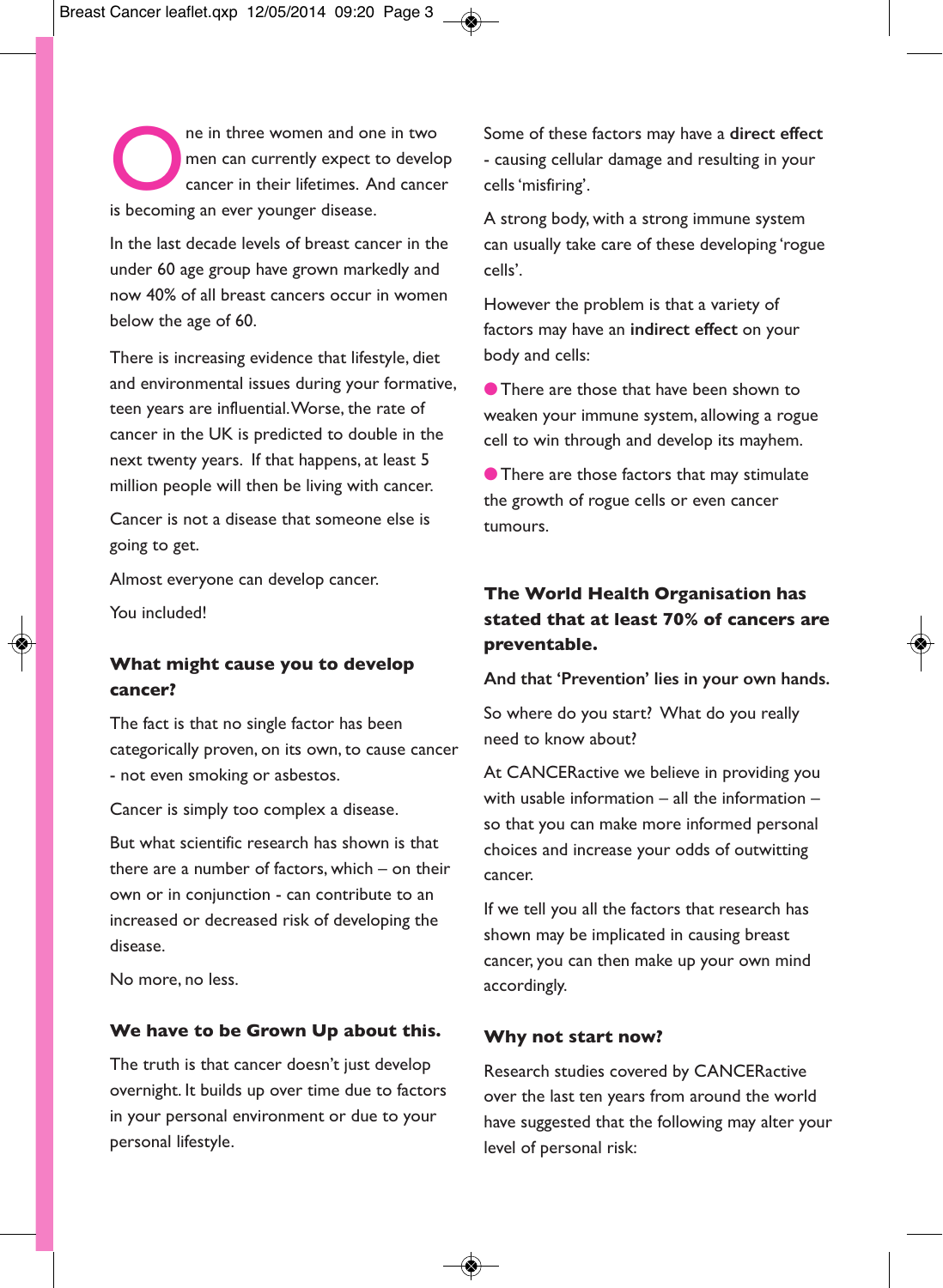## REDUCING

### **BACKGROUND**

 $\prod_{i=1}^{n}$ The great majority of breast cancers are associated with dense breast tissue and the female hormone oestrogen.

Oestrogen is not a single hormone but a family of similar hormones, which may be aggressive, like oestradiol, or relatively much safer, like oestrone.

While, typically, oestrogen is made in the ovaries, the aggressive form of oestrogen is made from your fat stores by aromatase enzymes. It pays not to carry fat or be overweight. Indeed, being overweight is definitely linked to an increase in breast cancer risk.

2 Sadly, most women in theWest over the age of 40 have dense breast tissue.The **primary reason is too much dairy. Several** studies, notably from the US and Sweden have linked the volume of dairy consumed with the risk of breast cancer, especially in your teenage years.This seems due to levels of IGF-1, a growth hormone which can affect your breast cells. Other factors include saturated fat consumption, again especially in your formative years.

3 The overall risk of contracting breast cancer in theWesternWorld is about one in eight women. However about 7% of women carry hereditary genes which increases this risk. For example, the BRCA1 and BRCA2 genes repair the cells DNA and help

the immune system 'see' any rogue cells. In some women these are defective and extra preventative care is essential. You can be tested.

4 Some women worry about going for mammograms. Research on their safety and accuracy is mounting, and a number of research studies in the last few years suggest that the risks may outweigh the benefits. It's an individual decision.

### **POOR DIET**

5 Women with breast cancer have been found to have reduced blood levels of vitamin C, vitamin B-12 and Omega 3. Eat your fruits, especially berries, citrus fruits and red peppers, take chlorella or spirulina, and eat oily fish (or take daily fish oils).

US studies on breast tissue have shown that Omega 3 (again), vitamin D and natural tocotrienol vitamin E help to keep tissues soft, reducing risk. Unfortunately tocopherol vitamin E (the type approved for sale in Europe) has no effect on breast tissue. Take fish oils, go in the sun and look at vitamin E labels for tocotrienols (from palm oil)

7 Oestradiol can be converted to its safer sister oestrone by a natural compound called indole 3 carbinol. It is found in broccoli and in cruciferous vegetables, like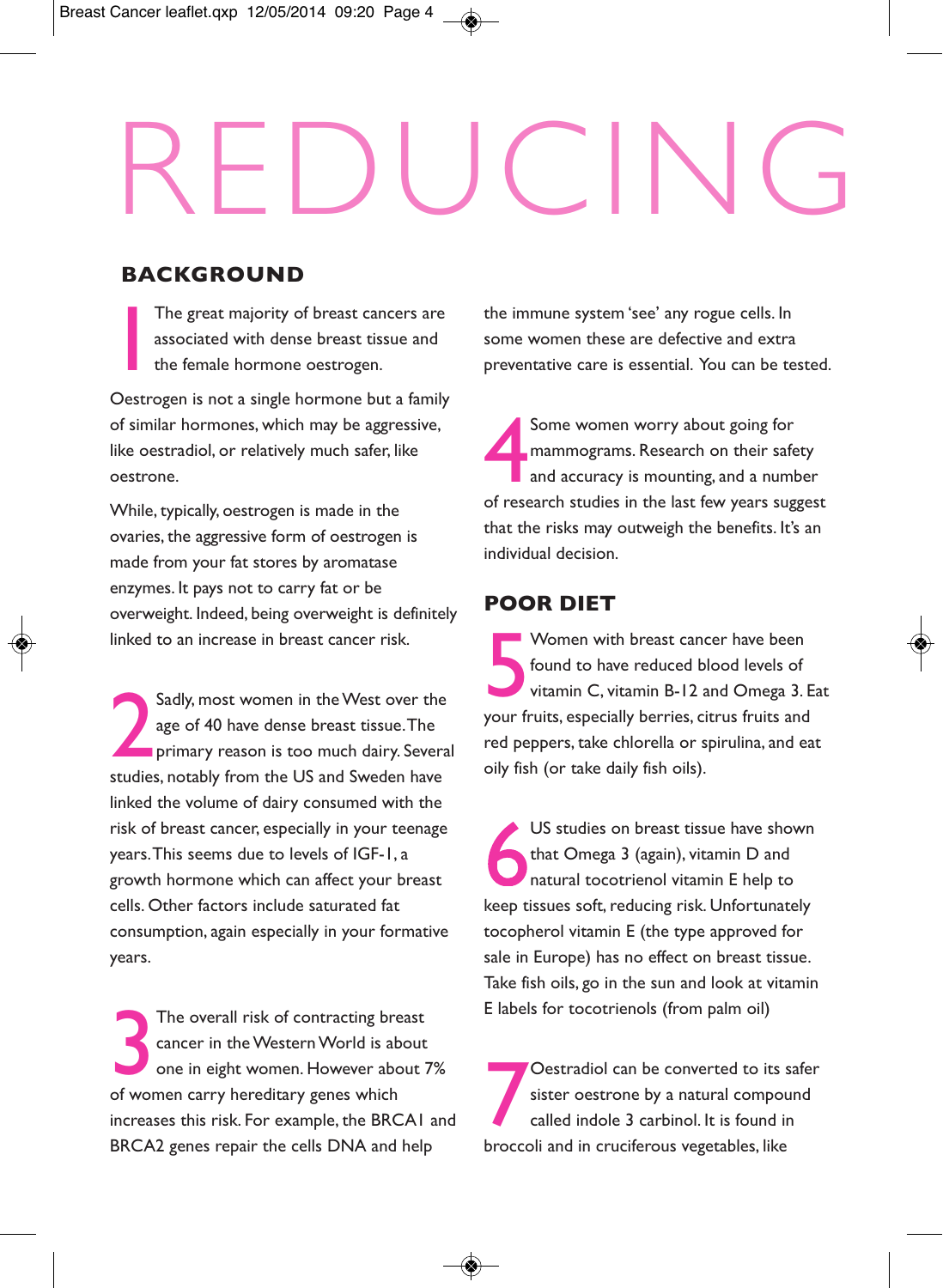# YOUR RISK

cabbage and cauliflower. Eat your greens!

8 Polyphenols and carotenoids have a strong protective effect.Think colourful foods, dark greens, red and yellow peppers, carrots, tomatoes, pomegranates, the spice curcumin or turmeric and drink green tea.

9 Oestradiol and oestrone compete for receptor sites on cells – the aggressive 'sister' passes 'havoc' messages into the cell. Phyto-oestrogens (plant oestrogens) are much weaker still and you would rather have these blocking your receptor sites! They are found in pulses (eg chickpeas, lentils, peas, kidney and other beans, soya and in red clover, the herb of Hippocrates). Add these to your diet.

10 Garlic has been shown to stop breast tumour formation. Ingredients in onions and leeks are weaker but still effective. Selenium, found in fish, brazil nuts and pulses have also been shown to reduce risk.

11 But above all, people who have high levels of blood sugar develop more cancer, and survive least. Think about your diet – cut out the 'added' sugar – the chocolate bars, cake, biscuits and especially the fizzy soft drinks.

### **LIFESTYLE**

12 Take light daily exercise, especially first thing in the morning. **According to several US research** studies women who take 30-40 minutes a day have less breast cancer.

And try yoga. People who tried their first ever yoga lesson experienced significant declines in their stress hormones, like cortisol, far better than taking a week at home relaxing in bed! Yale Medical School has also shown exactly how stress can cause cancer.

### **TOXINS**

13 People who smoke, especially during their breast-formative years, seem to develop higher levels of breast cancer.

14 The oestrogen pool can also be increased by taking the contraceptive pill. CRUK produced these figures for increased risk:

Ever taken + 27% Take age 30-39 + 58% Take age 40+ +144%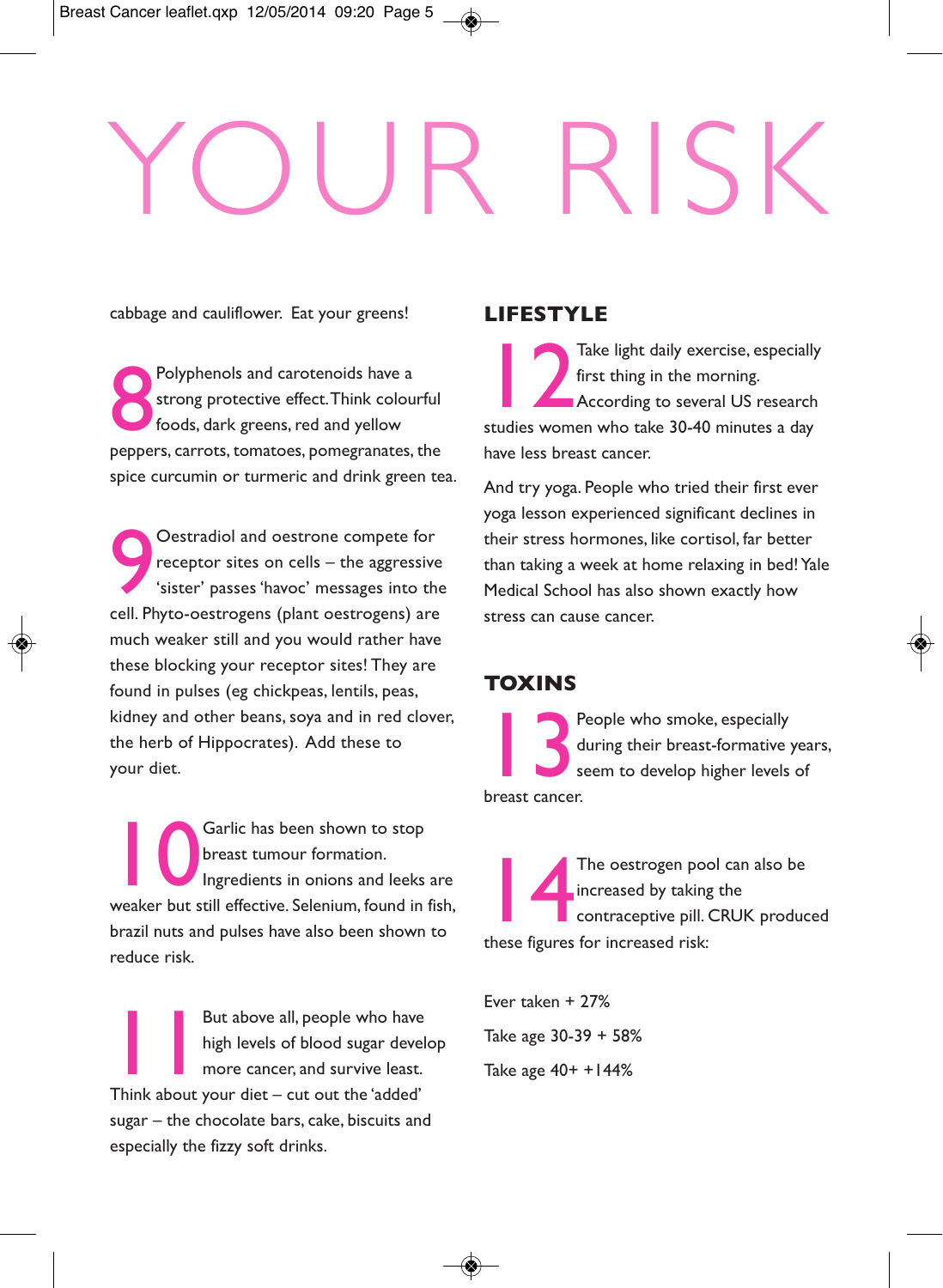# REDUCING

**118 HRT** is not without its critics.<br> **15 German Health Minister descention Synthetic oestrogen/progestin<br>
using mixed synthetic oestrogen/progestin** HRT is not without its critics.The German Health Minister described it as the newThalidomide!A US study hormones had to be stopped after just a few years, and the bad PR that followed saw women turn away from HRT.The breast cancer rates fell 7% the next year!

Having more children and<br>
feeding them for 9 month<br>
more reduces the number<br>
time periods a woman has and reduces Having more children and breast feeding them for 9 months or more reduces the number of life oestrogen levels and breast cancer risk.

Increased alcohol consumption also<br>increases risk.<br>An extra glass of<br>wine everyday increases risk by 6%. increases risk.An extra glass of

18 Xenoestrogens, or oestrogen mimics are sometimes called 'gender-benders'.These are chemicals that, once inside the body, can mimic the action of oestrogen. **The World Health Organisation** has called on all governments to ban them urgently.The list includes BPA and phthalates, xylene and toluene (typically in some cosmetics like nail polishes), and preservatives like parabens.



Par<br>
one UK expert. Parabens, often used as a 'safer' preservative, have been found in every breast cancer cell tested by

20 Phthalates, caused by the use of certain plasticisers when making some plastic bottles, are further released when the plastic is heated or left in the sun.

Bisphenol A (BPA) has been banned in Canada and France wants the EU to ban it. It is found in the white plastic lining of cans and even babies drinking bottles. California has passed a law banning it from toys for the under-3s. Xylene can be found in nail polishes – your nails are porous and the chemical can thus enter the blood stream.Toluene is used in perfumes, as are another 14 xenoestrogens at the last count. Never use perfumed products on your skin.And switch to manufacturers of products who don't use chemicals of concern.

**21 Certain pesticides and herbicides**<br>contain known xenoestrogens –<br>for example, DDT, Lindane,<br>Atrazine and endosulphan. DDT was shown in Certain pesticides and herbicides contain known xenoestrogens – for example, DDT, Lindane, Israel to have caused a 4 fold increase in breast cancer, over Western rates.

Add it all up – for example, a suncream can contain xenoestrogens like oxybenzone, come in a plastic bottle which you leave in the sun,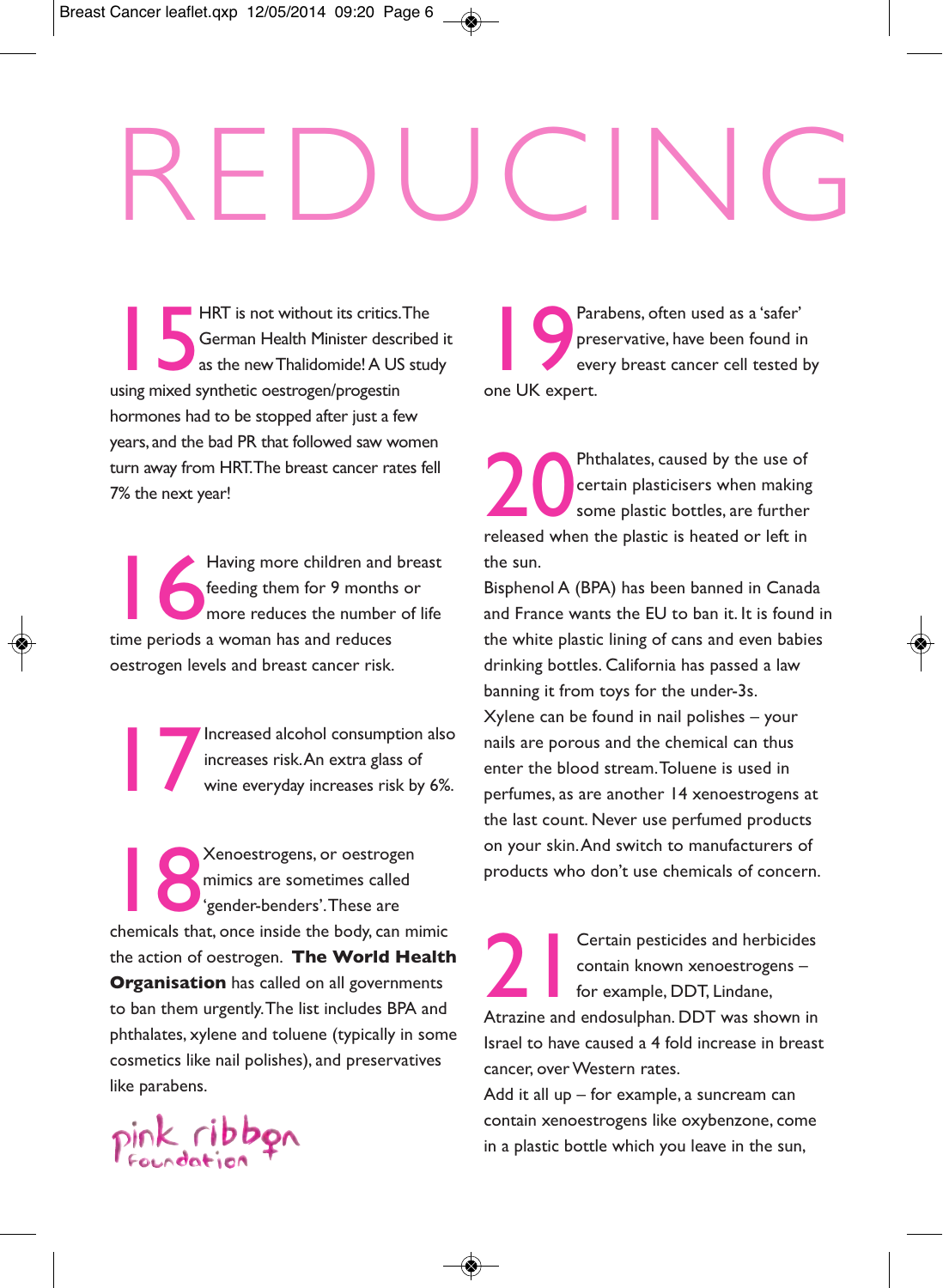## YOUR RISK

and be perfumed. Then you rub it into your skin. The EnvironmentalWorking Group in California believes only one in five suncreams is truly safe. Build your own safer micro-environment – make better informed personal choices.

22 Even recycled water in cities can contain oestrogens thanks to the contraceptive and HRT pill ingredients and pesticide residues that are not fully removed.Try glass bottled water and think about buying a reverse osmosis water system for your drinking water.

### **INFECTION**

US research showed that<br>who had taken antibiotic<br>double the risk of breast cancer. The US research showed that women who had taken antibiotics more than 25 times in their lives had Microbiome Project has shown that certain drugs and antibiotics can restrict the diversity of gut bacteria and this can lead to chronic illness and even cancer. If you have taken such drugs, research shows the use of probiotics, like *Acidophilus* and *Bifidobacteria* can reduce the effects of harmful bacteria and microbes in the gut.

### **AND FINALLY**

24 Half of all diagnosis by mammograms is something called DCIS (Ductal). According to the breast cancer Professor at UCLA speaking at

the annual American Breast Cancer Symposium, this is usually not breast cancer but calciferous particles in the ducts. Try fish oils, magnesium supplements and vitamin D to move the calcium out. Restrict your consumption of cows dairy and replace with a helping of greens.

25 If you are pre-menopausal and an operation is likely consider the findings of two studies from Guys Hospital, London: Women who have an operation in the second half of their cycle when progesterone is dominant have almost twice the long-term survival rates of women who have an operation in the first two weeks when oestrogen is dominant. Stress can cause cancer.

### **SUMMARY**

What a lot of things to think of! Actually, read it all again. Most of the issues simply involve just little changes in the products you use, your diet or your lifestyle.

And let's be clear.We are not saying any one of these factors causes cancer. But some of them may just contribute to the overall picture and we are merely asking,'WhyTake the Risk?'

It's your life, after all.



**We're here to prevent you dying of cancer**